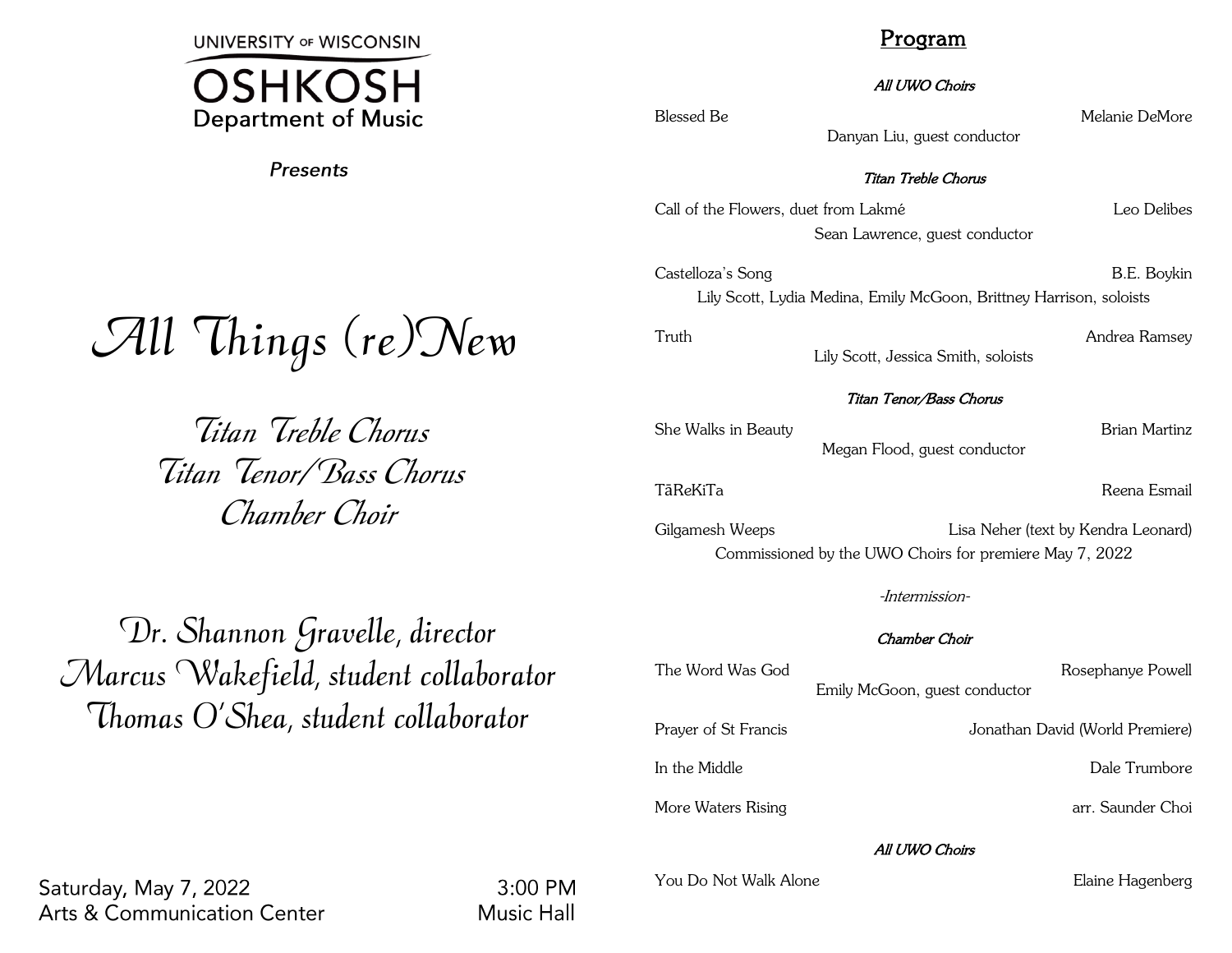# Text/Translations

Blessed Be Blessed Be! Blest, Be, Blessed Be the Living Tree.

Blessed Be the Tree of Life that grows within you and me.

Steady and true, rooted in love. Shelter and peace below and above. Sing to the sky, rise from the earth. Seasons come round again, death to rebirth.

### Call of the Flowers

Original lyrics in French by Edmond Gondinet: LAKMÉ [in duet with Mallika, below] Dôme épais le jasmin, A la rose s'assemble, Rive en fleurs frais matin, Nous appellent ensemble. Ah! glissons en suivant Le courant fuyant: Dans l'on de frémissante, D'une main nonchalante, Gagnons le bord, Où l'oiseau chante, l'oiseau, l'oiseau chante. Dôme épais, blanc jasmin, Nous appellent ensemble!

#### MAI I IKA

Sous le dôme épais, où le blanc jasmin A la rose s'assemble, Sur la rive en fleurs riant au matin, Viens, descendons ensemble. Doucement glissons De son flot charmant Suivons le courant fuyant: Dans l'on de frémissante, D'une main nonchalante, Viens, gagnons le bord, Où la source dort Et l'oiseau, l'oiseau chante. Sous le dôme épais, Sous le blanc jasmin, Ah! descendons ensemble!

new English translation by Joel Sattler LAKMÉ [in duet with Mallika, below] Dome canopy sweet jasmine All the roses forever Flowers in the morn freshly born Call us to come together Ah glide along and sing along The current so strong The sun so hot the water is shimmering Hand skimming the surface nonchalantly Cutting through the edge

While birds are singing singing sing enchanted Dome canopy white jasmine Call us to come together Please

MALLIKA [in duet with Lakme, above]: Under dome canopy where the white jasmine All the roses forever River flowers in the morn freshly born Let us both go down together Gently we glide on and we float along Follow the current so strong The sun so hot the water is shimmering Hand skimming the surface nonchalantly Come let us reach the edge Where the spring sleeps And birds singing, sing enchanted Under dome canopy where the white jasmine Let us go down together

#### Castelloza's Song

I know well that it pleases me, even though everyone says that it's very improper for a lady to plead her own cause with a knight, and make him so long a sermon all the time.

But whoever says that doesn't know how to discern well at all. I want to pray before I let myself die, since in prayers I find much sweet healing, when I pray to the one from whom I get great care.

#### Truth

My roots are earth, muddy river and honeysuckle. Sturdy and rigid, like farmhouse planks.

I shared a siblinghood with the amber grasses. My dreams climbed endlessly like the kudzu in July. My dreams climbed endlessly, no fear in sight.

In nature, in naive youth, all the forest was possible, all the pasture was my own. My mother told me I was beautiful, and I believed her then. Why shouldn't I?

There is no doubt in a pond, insecurity does not grow in a meadow. It will not sprout beneath the Southern pines.

It is planted by the boys on the school bus, tended by the words of small minds. And words may wound you, but are they true?

You are beautiful, you are enough. You must believe in that, believe the truth. My roots are earth, muddy river and honey suckle. My roots are strong.

#### She Walks in Beauty (text by Lord Byron) She walks in beauty, like the night Of cloudless climes and starry skies; And all that's best of dark and bright Meet in her aspect and her eyes:

Thus mellow'd to that tender light Which heaven to gaudy day denies.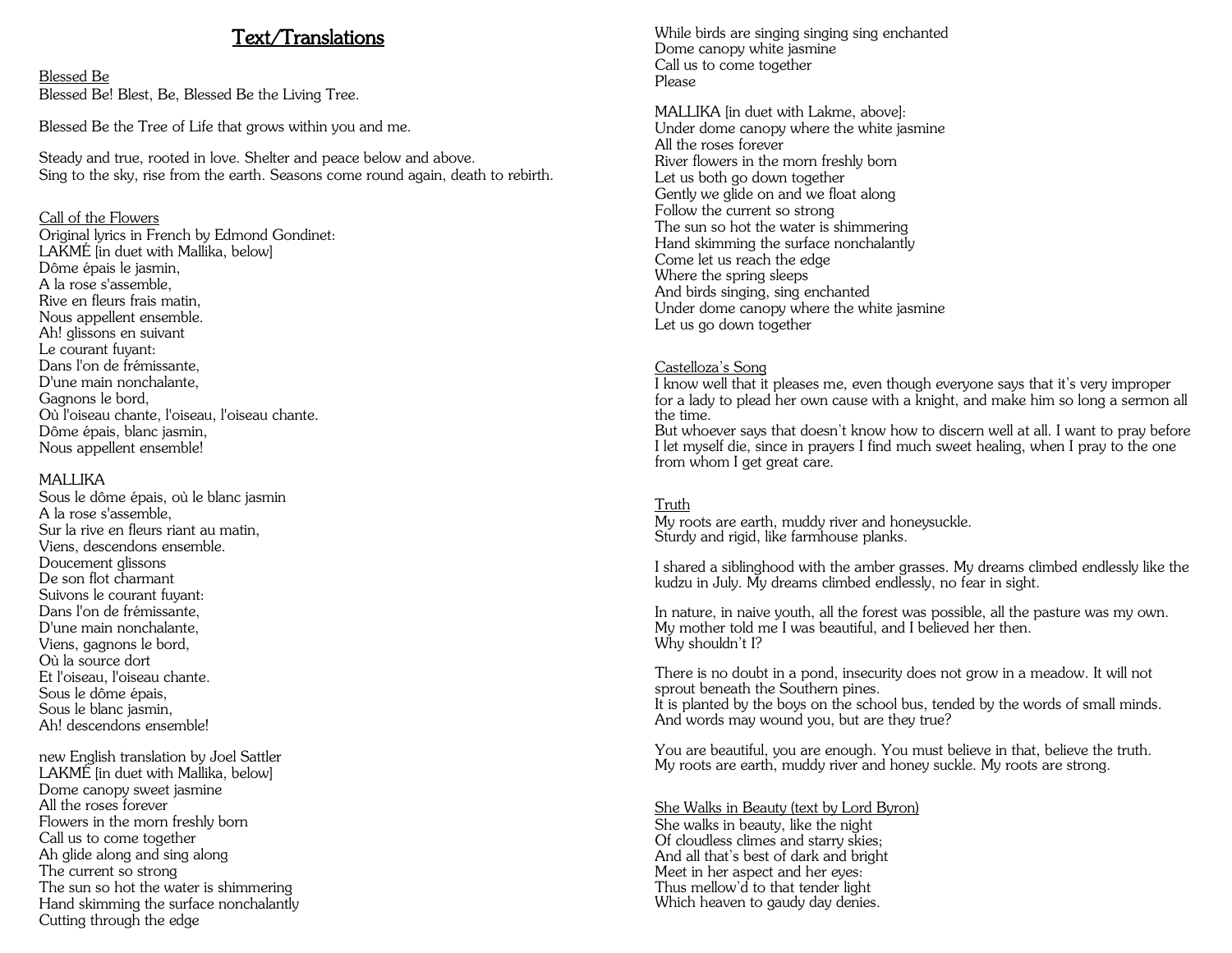One shade the more, one ray the less, Had half imparied the nameless grace Which waves in every raven tress, Or softly lightens o'er her face; Where thoughts serenely sweet express How pure, how dear their dwelling-place.

And on that cheek, and o'er that brow, So soft, so calm, yet eloquent, The smiles that win, the tints that glow, But tel of days in goodness spent, A mind at peace with all below, A heart whose love is innocent!

#### TāReKiTa

Dha Tarekita, Dhum Tarekita, Nom Tarekita Takadimitaka, Takadimi Takajanu Takadimi Na

 \*Syllables are an approximation of rhythmic syllables often used to symbolize percussion

#### Gilgamesh Weeps (text by Kendra Leonard)

Gilgamesh the warrior, Gilgamesh the great, he weeps. This bearded, brawling, drum-beating man, he weeps. He hangs his head all sorrow, all tears. He does not hide his trembling hands.

For Enkidu, friend to Gilgamesh, has dived to the Underworld to find a drum that Gilgamesh has lost.

But there are rules in the Underworld, rules that neither friend knew. And now friend Enkidu can never leave alive.

Gilgamesh misses, he loves his friend Enkidu.

Gilgamesh the warrior, Gilgamesh the great, he weeps. This bearded, brawling, drum-beaitng man, he weeps. Gilgamesh weeps, and that is right and good.

#### The Word Was God

In the beginning was the Word, and the Word was with God, and the Word was God. The same was in the beginning with God.

All things were made that have been made. Nothing was made, He has not made. All things were made by Him. In the beginning was the Word, and the Word was with God, and the Word was God!

Prayer of St Francis (text adapted by Jonathan David)

Lord, make me a vessel of your peace. Where there is hatred, I will spread your love. Where there is injury, please, pardon, Lord. Where there is doubt, sure faith in you.

Make me a vessel of your peace. Where there's despair, I will spread hope. Where there is darkness, radiant light. Where there is sadness, always joy.

O, master, grant that I may cease to seek. So much to be consoled as to consol.

To be understood as to understand. To be loved as to love with heart and soul.

Make me a vessel of your peace. Where there's despair, I will spread hope. Where there is darkness, radiant light. Where there is sadness, always joy.

#### In the Middle

In the middle of a life that's as complicated as everyone else's, struggling for balance, juggling time. the mantle clock that was my grandfather's has stopped at 9:20; we haven't had time to get it repaired. The brass pendulum is still, the chimes don't ring. One day I look out the window, green summer; th next, the leaves have already fallen, and a grey sky lowers the horizon. Our children almost grown, our parents gone, it happened so fast. Each day, we must learn again how to love, between morning's quick coffee and evening's slow return. Steam from a pot of soup rises, mixing with the yeasty smell of baking bread. Our bodies twine, and the big black dog pushes his great head between; his tail, a metronome, 3/4 time. We'll never get there, Time is always ahead of us, running down the beach, urging us on faster, faster, but sometimes we take off our watches, sometimes we lie in the hammock, caught between the mesh of rope and the net of stars, suspended, tangled up in love, running out of time.

Text by Barbara Crooker

#### More Waters Rising

There are more waters rising, this I know. There are more waters rising, they will find their way to me.

There are more fires burning, this I know. There are more fires burning, they will find their way to me.

There are more mountains falling, this I know. There are more mountains falling, they will find their way to me.

I will wade through the waters, this I know. I will wade through the waters when they find their way to me.

I will walk through the fire, this I know. I will walk through the fire, when they find their way to me.

I will rebuild the mountains, this I know. I will rebuild the mountains when they find their way to me.

### You Do Not Walk Alone (Traditional Irish Blessing)

May you see God's light on the path ahead when the road you walk is dark. May you always hear, even in your hour of sorrow, the gentle singing of the lark. When times are hard, may hardness never turn your heart to stone. May you always remember when the shadows fall, you do not walk alone.